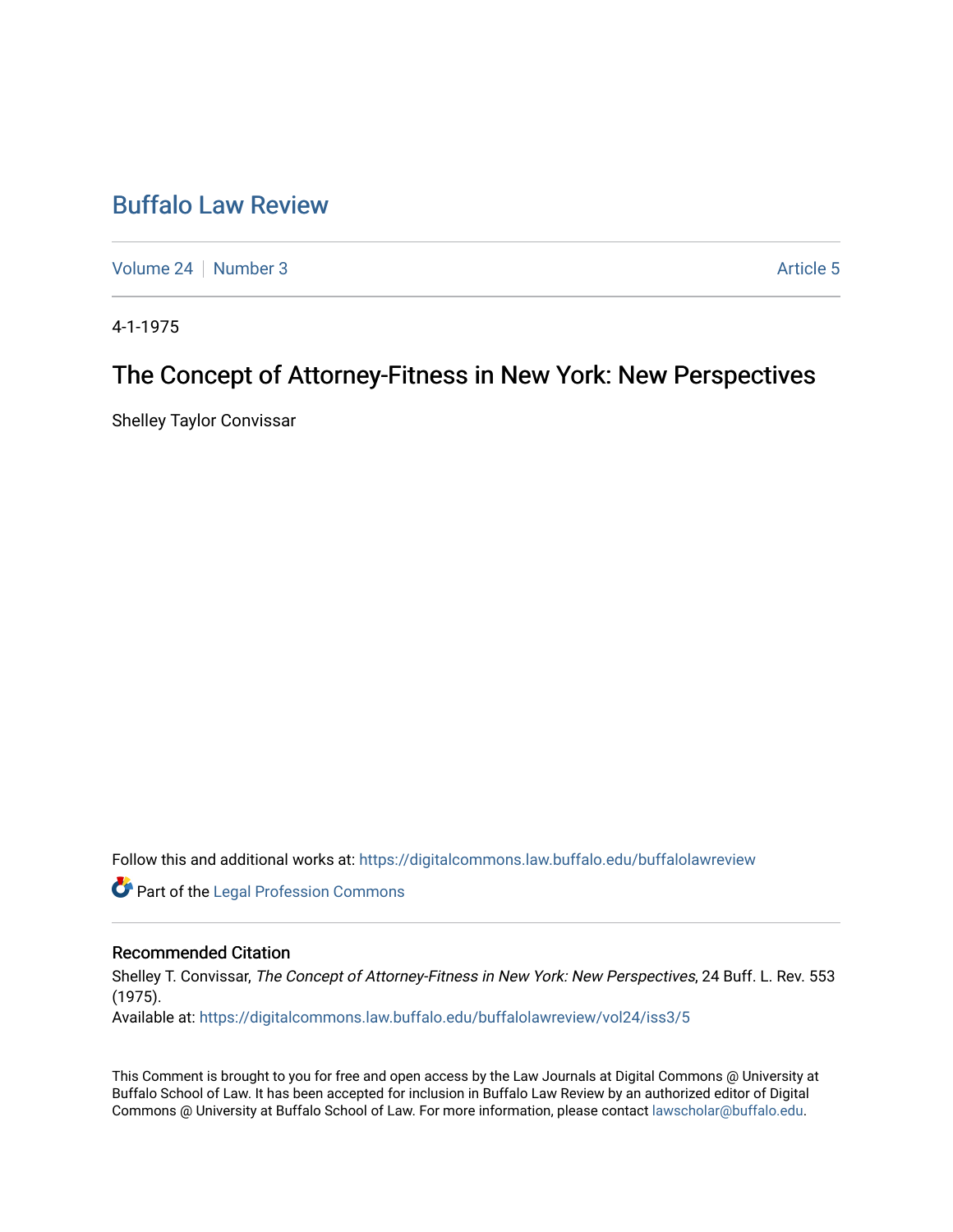# THE CONCEPT OF ATTORNEY-FITNESS **IN NEW** YORK: NEW PERSPECTIVES

*Membership in the bar is a privilege burdened with conditions. A fair private and professional character is one of them. Compliance with that condition is essential at the moment of admission; but it is equally essential afterwards.* . **.** . *Whenever the condition is broken, the privilege is lost.1*

#### **INTRODUCTION**

The certification of attorneys to practice law by admission to state bars is generally held to depend on their academic credentials, legal training and moral character.2 In New York, this was made explicit by the court of appeals in its statement that "the practice of law is not a business open to all, but a personal right, limited to a few persons of good moral character, with special qualifications ascertained and certified after a long course of study .... *-"3* Of the three areas of qualification, obviously, the requisite moral character is the most difficult to judge, much less define, with uniform certainty. Yet, it is this facet which has the greatest potential effect on the conduct of attorneys and applicants to the bar.

**A** good moral character is both a condition precedent to the initial admission of attorneys<sup>4</sup> and a continuing requirement for the retention of that status.5 To enforce this requirement, most states have given broad discretion to their courts to admit and retain only those deemed "fit" for the legal profession. State statutes commonly prescribe the minimal standards for admission and the continuation of membership in the bar. However, it is always within the courts' prerogative to develop and enforce additional criteria for the determination of "fitness."<sup>6</sup>

New York's statutory provisions regarding admission to the bar leave undefined the "character and general fitness requisite for an at-

**<sup>1.</sup>** *In re* Rouss, 221 N.Y. **81,** 84-85, **116** N.E. 782, 783, *cert. denied,* 246 U.S. 661 (1917).

<sup>2.</sup> *In re* Brennan, 230 App. Div. 218, 219, 243 N.Y.S. 705, 706 (2d Dep't 1930).

<sup>3.</sup> *In re* Cooperative Law Co., 198 N.Y. 479, 483, 92 N.E. **15, 16** (1910). 4. Schware v. Board of Examiners, 353 U.S. 232 (1957); Konigsberg v. State Bar, 353 U.S. 252 (1957).

<sup>5.</sup> *In re* Rouss, 221 N.Y. *81,* 116 N.E. 782, *cert. denied,* 246 U.S. 661 (1917); *In re* Cohen, 7 N.Y.2d 488, 166 N.E.2d 672, 199 N.Y.S.2d 658, *aff'd* 366 U.S. 117 (1960).

<sup>6.</sup> *In* re Anastaplo, 366 U.S. **82** (1960).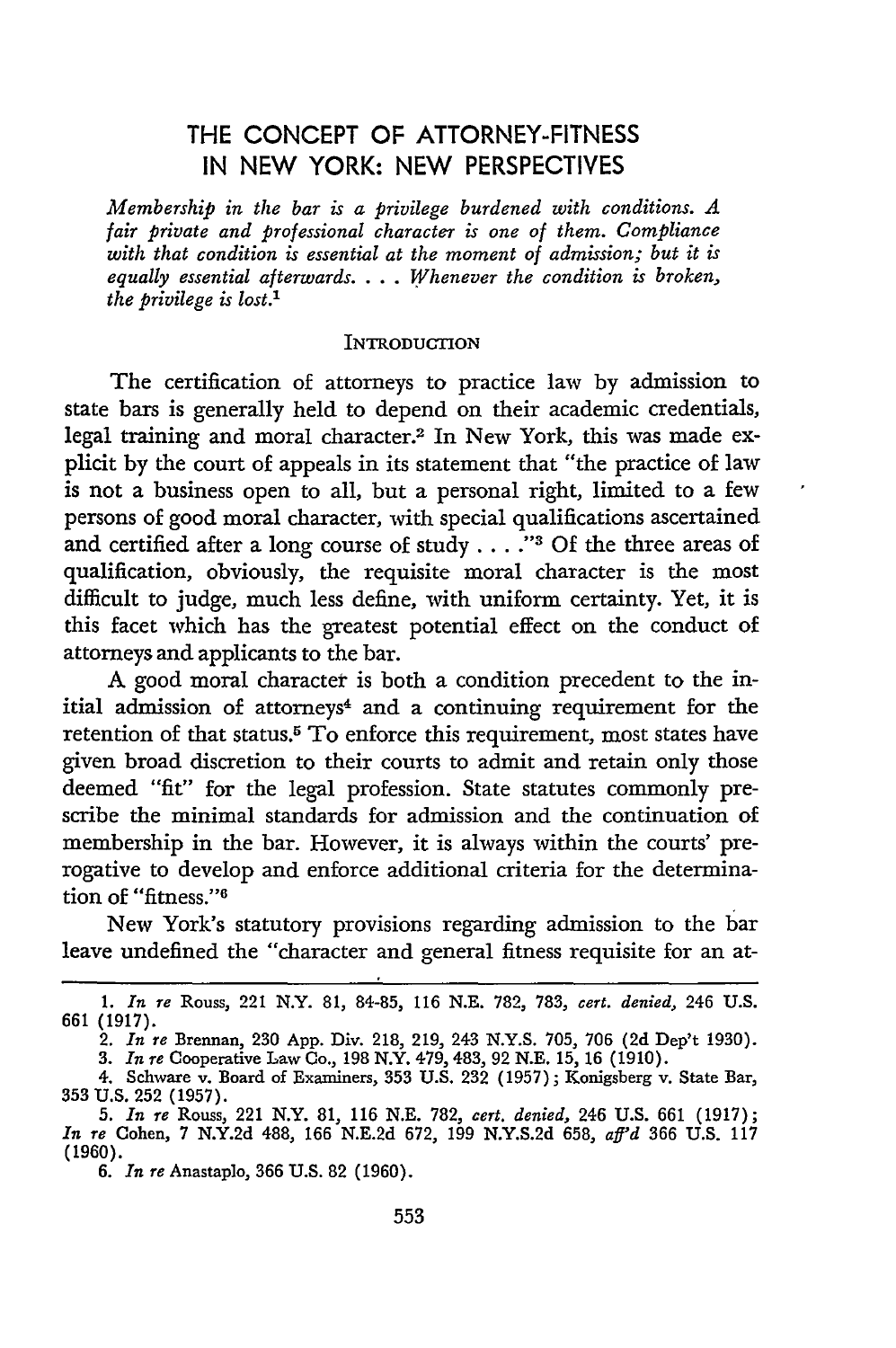#### *BUFFALO LAW REVIEW*

torney and counsellor-at-law,"7 thereby authorizing broad judicial discretion. Under New York law, however, determinations of post-admission fitness are less subject to judicial discretion. For example, disbarment is automatic on an attorney's conviction for a felony offense.8 In fact, the felony disbarment rule in this state is far more rigid than that of many other states; generally disbarment depends on whether the crime involved moral turpitude.<sup>9</sup> In contrast, the New York rule mandates disbarment for any felony regardless of its moral character.

As opposed to the mandatory treatment of felony offenders, courts in this state are authorized to censure, suspend or disbar attorneys who are "guilty of professional misconduct, malpractice, fraud, deceit, crime or misdemeanor, or any conduct prejudicial to the administration of justice."<sup>10</sup> For the determination of post-admission fitness, therefore, the courts have discretion to define unfitness only for lesser offenses; the disbarment for felony offenses requires no judicial action.<sup>11</sup>

In terms of the definition of fitness, therefore, the application and scope of judicial discretion in non-felony contexts is far more important than felony cases since each determination refines to some extent the moral character required of an attorney in this state. Clearly, judicial determinations of fitness affect all attorneys presently practicing in New York since their conduct must conform to that standard in order to avoid discipline or disbarment. Furthermore, since the implicit rule is that only those considered fit under these standards will be considered for initial admission to practice, the concept of fitness also has a potential affect on each prospective attorney as well.

The recent court of appeals decision discussed in this Comment, *In re Kimball*,<sup>12</sup> dealt with the judicially defined concept of fitness as it relates to one's sexual misconduct, criminal record and prior disbarment. Through an analysis of that case and others preceding it in

<sup>7.</sup> N.Y. **JUDICIARY** LAW § 90(1) (a) (McKinney 1968).

<sup>8.</sup> *Id.* § 90(4), which reads: "Any person being an attorney and counsellor-at-law, who shall be convicted of a felony, shall, upon such conviction, cease to be an attorney and counsellor-at-law, or to be competent to practice law as such.<sup>1</sup>

<sup>9.</sup> *E.g., MD.* **ANN. CODE** art. 10, § 16 (1957); WAsHr. REV. **CODE** § 2.48.220 (1951).

<sup>10.</sup> N.Y. **JUDIcLARY** LAw § **90(2)** (McKinney 1968).

<sup>11.</sup> Barash v. Association of Bar, 20 N.Y.2d 154, 157, **228** N.E.2d **896, 898,** 281 N.Y.S.2d 997, 1000 (1967) (citations omitted).

<sup>12.</sup> **33** N.Y.2d 586, **301** N.E.2d 436, 347 N.Y.S.2d 453, *rev'g per curiam* 40 App. Div. **2d 252, 339** N.Y.S.2d **302 (2d** Dep't 1973).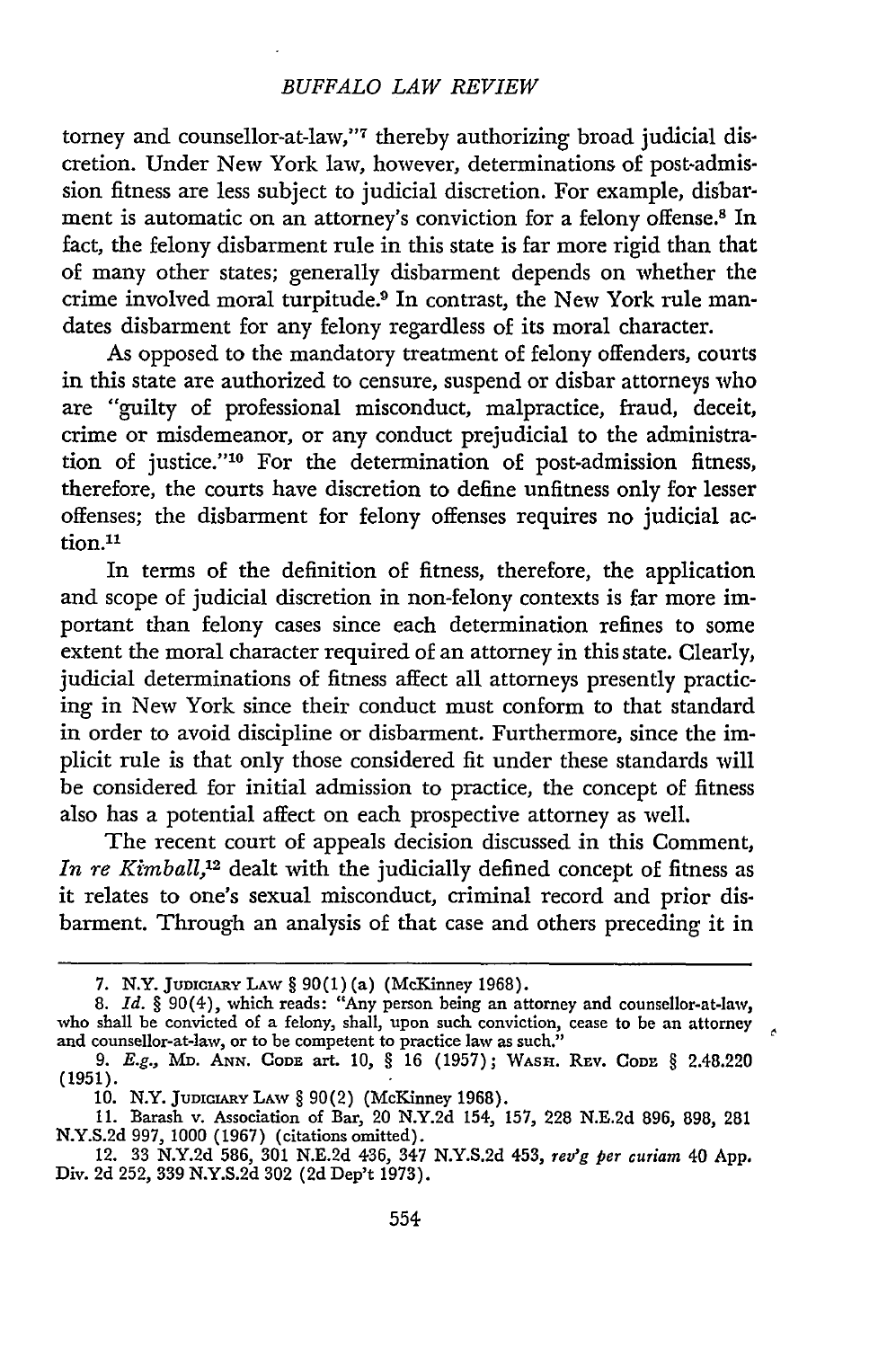this jurisdiction, a fuller explication of the meaning of "fitness" will be developed. In particular, this Comment will address the issue of whether past or present conduct should be the focal point of the determination of fitness in admission and post-admission contexts.

## IN RE KIMBALL: THE FACTS **AND ,DECISION**

In 1953, Harris Kimball gained admission to the Florida bar. For four years, he engaged in the active practice of law until his disbarment for "an act contrary to good morals and the law."<sup>13</sup> The circumstances of that act took place in 1955. In Orlando, Florida, on a summer evening, Kimball was arrested and charged with violating a city ordinance prohibiting "indecent and lewd acts in a public place."<sup>14</sup> The evidence was inconclusive as to exactly what occurred; it was undisputed that Kimball and a male companion had been swimming in the nude, but Kimball denied that any other act took place. Nevertheless, a court-appointed referee in the disbarment proceeding, which was eventually brought, found the evidence sufficient to establish that the two men were engaged in an act of sodomy when apprehended on the public beach.

Following the advice of counsel, Kimball posted and forfeited bail to the lewdness charge which, he was led to believe, would result in its reduction to "misconduct."<sup>15</sup> The charges were not reduced, however, and the records show only that Kimball forfeited bail, the equivalent of a plea of nolo contendere,<sup>16</sup> to the original charge.

On the basis of that incident, a member of the Florida bar charged Kimball with demonstrating a disregard for the laws and morals of the state and unfitness to continue to practice in that jurisdiction. After testimonial hearings, the referee recommended disbarment on the ground that Kimball had committed at act of sodomy.<sup>17</sup>

**<sup>13.</sup>** Florida Bar v. Kimball, 96 So. **2d 825** (Fla. 1957).

<sup>14.</sup> ORLANDo, FLA., ORDINANCES § 62.40 (since repealed). Note that the appellate division originally cited the applicable statute as 'FLA. **STAT. ANN.** § 800.01" in its recording of the facts; it corrected the error in *In re* Kimball, 41 **App.** Div. **2d** 780, 342 **N.Y.S.2d** 373 **(2d** Dep't 1973).

**<sup>15.</sup>** Brief for Appellant at 7, In *re* Kimball, 33 **N.Y.2d** 586, **301 N.E.2d** 436, 347 **N.Y.S.2d** 453 (1973).

<sup>16.</sup> Laws of 1939, cl. 19554, § 69, *as amended* **FLA. STAT. ANN.** § 903.26(6) (1973), reads, in pertinent part: "The payment . **..** of a forfeiture under the provisions of this law shall have the same effect on the bond as payment of a judgment."

<sup>17.</sup> Note that the proof applicable in disciplinary proceedings of attorneys need not meet the criminal standards as long as the adjudicatory body is convinced that the act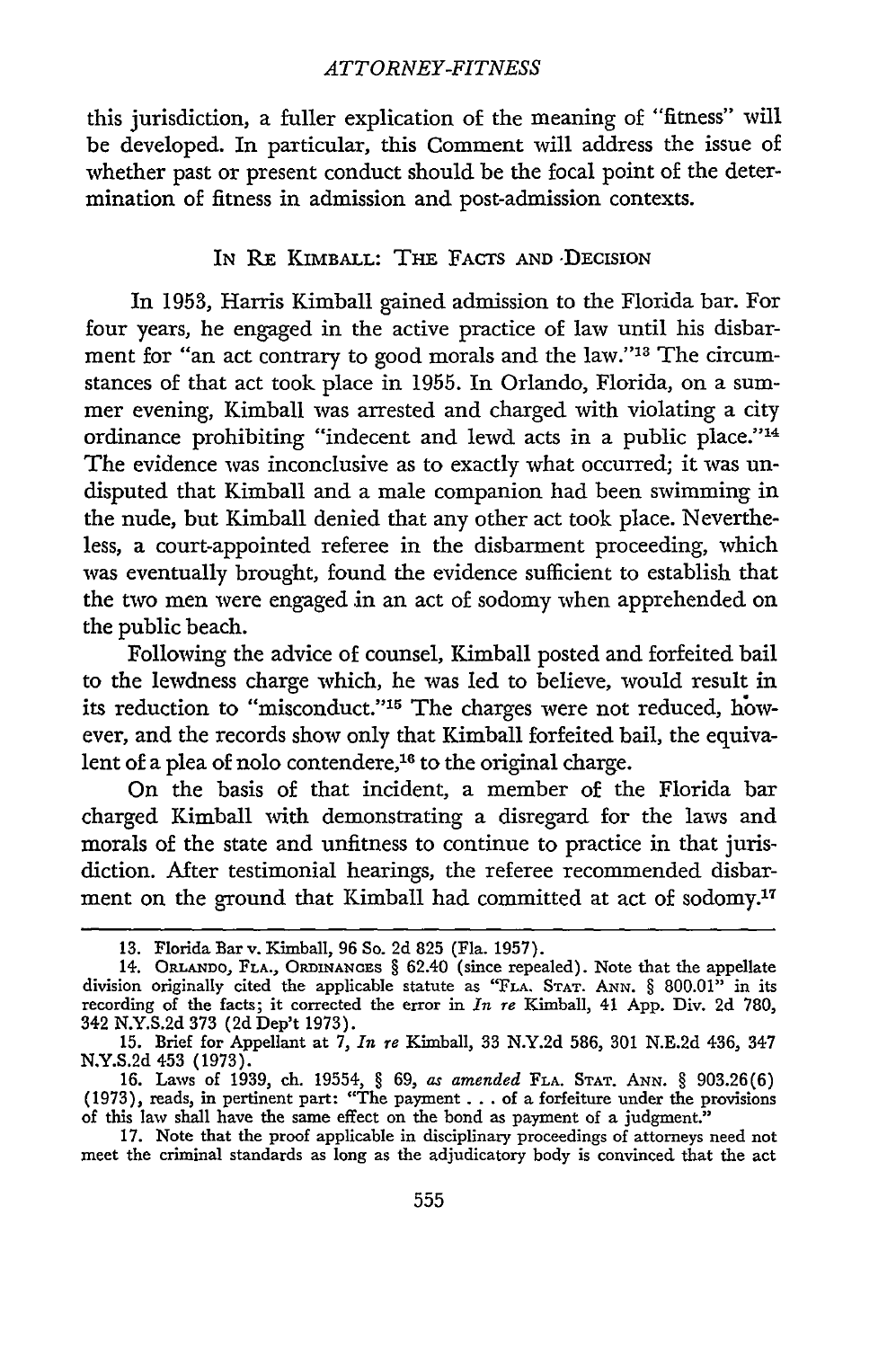The board of governors of the Florida bar concurred with the findings and recommendation of the referee. After the required lapse of time for appeal, the Supreme Court of Florida formally ordered his disbarment.<sup>18</sup>

On November **30, 1971,** 14 years after his disbarment in Florida, Harris Kimball was certified as having passed the New York State bar examination. Because of his prior disbarment, however, a subcommittee of the committee on character and fitness was assigned the task of determining his fitness. As a result of this inquiry, in which all of the evidence of the Florida disbarment proceeding was introduced, the subcommittee unanimously held that Kimball possessed the requisite character and fitness to practice law in New York "notwithstanding the admission of the applicant to being homosexual and having engaged in homosexual acts."<sup>19</sup> They did not, however, recommend admission. Similarly, the full committee on character and fitness unanimously concurred that Kimball possessed all the necessary qualifications for admission, but concluded that New York statutes and prior case law precluded his admission. In particular, the committee determined that the case of *In re Peters20* and section 90(5) of the New York Judiciary Law combined to create a policy that one disbarred in another state could not be admitted to the bar of New York State unless first readmitted in the bar of the foreign jurisdiction.

*Peters* dealt with a similar, yet distinguishable, application for admission to the New York bar. In *Peters,* as in *Kimball,* the application followed a disbarment in a foreign state. In both cases, the applicant passed the New York State bar examination and was found to be fit by the committee on character and fitness. In *Peters,* however, the court refused the applicant's admission stating that a prior disbarment was a "badge of unfitness,"<sup>21</sup> the validity of which is assumed. Though it stated that the rationale for denying admission was to avoid establishing the precedent of admitting attorneys previously disbarred, the court implied that its decision and the forcefulness of its dictum was due, at least in part, to that particular applicant's unre-

occurred and that it demonstrates the offending attorney's unfitness. *In re* Kass, **39 App.** Div. 2d 352, 334 N.Y.S.2d 54 (2d Dep't 1972).

**<sup>18.</sup>** Florida Bar v. Kimball, 96 So. 2d 825 (Fla. 1957).

**<sup>19.</sup>** *In re* Kimball, 40 App. Div. 2d at 253, 339 N.Y.S.2d at 303.

<sup>20.</sup> **250** N.Y. 595, 166 N.E. 337 **(1929),** *aff'g* 221 App. Div. 607, **225** N.Y.S. 144 (1927).

<sup>21. 221</sup> App. Div. at 608, 225 N.Y.S. at 145.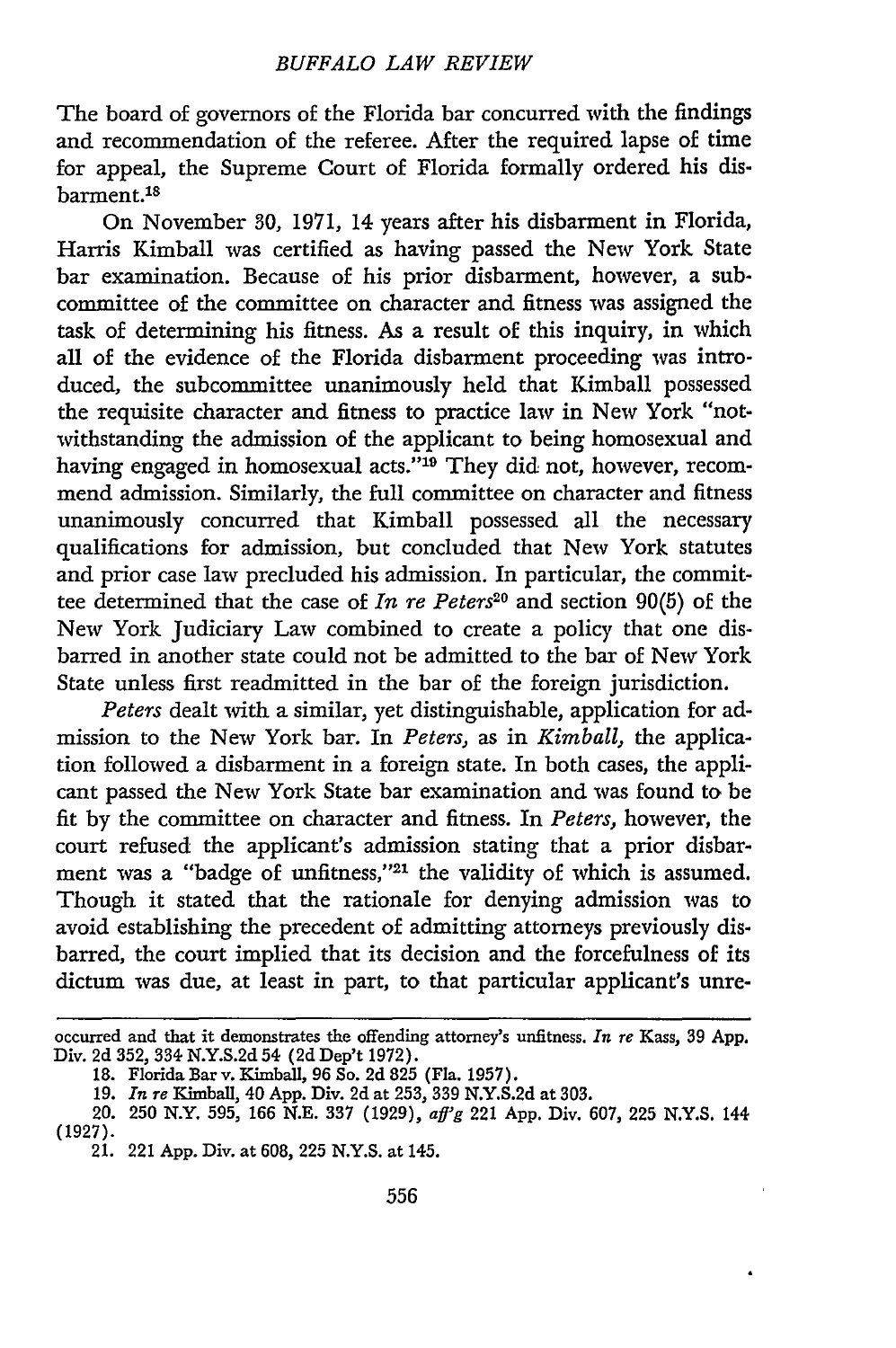lenting criticism of the Alabama courts and judges for their disbarment proceeding. This, the court believed, further demonstrated his unfitness. 22

The appellate division, upon receiving the committee's report concerning Kimball, held that *Peters* did not preclude his admission to the New York bar. *Peters,* it stated, held only that admission to the New York bar is not a right, but a privilege, and cannot be acquired by one's claim that a prior disbarment was void. In other words, the strong dictim of the *Peters* decision could not properly be applied to all applicants previously disbarred.

Similarly, section 90(5) of the New York Judiciary Law was held not to preclude the admission of Kimball because it was correctly interpreted by the court as being limited in effect to those applicants who were pardoned after being disbarred in foreign jurisdictions for the commission of crimes. In that event, the statute<sup>23</sup> requires that the applicant be readmitted to the foreign state bar before the pardon can operate to justify admission to the bar of this state. Clearly, as the court observed, this limitation on its scope made the section inapplicable to Kimball who was never pardoned for his alleged offense. It is interesting to note that the statutory section seems to require a higher standard for the admission of disbarred attorneys who were pardoned than for disbarred attorneys, like Kimball, who were never pardoned.

The appellate division's finding that Kimball's admission to practice was not prevented by established state law did not, however, decide the issue. Indeed, the court developed the rule that "[w]here we find that we would have disbarred the attorney on the same facts, the applicant should be required to be readmitted in the first State before he may be admitted by us to the Bar of our State."<sup>24</sup> Accordingly, the appellate division denied Kimball's application for admission to the New York bar because, from its reading of the facts, his act constituted sodomy which was a felony in New York at the time it was committed.<sup>25</sup> If he were a New York attorney when the act occurred,

**25.** *See* Law of March 12, **1909,** ch. 88, § **690 [1909]** Laws of New York, *as amended* N.Y. **PENAL LAW** § 130.38 (McKinney **1967).**

<sup>22.</sup> *Id.*

**<sup>23.</sup>** N.Y. **JUDICIARY LAW** § 90(5) (McKinney Supp. 1974) reads, in pertinent part: "[I]f such attorney or counsellor-at-law has been removed from practice in another jurisdiction, a pardon in said jurisdiction shall not be the basis for application for re-admission in this jurisdiction unless he shall have been re-admitted in the jurisdiction where pardoned."

<sup>24. 40</sup> App. Div. 2d at 254, 339 N.Y.S.2d at 305.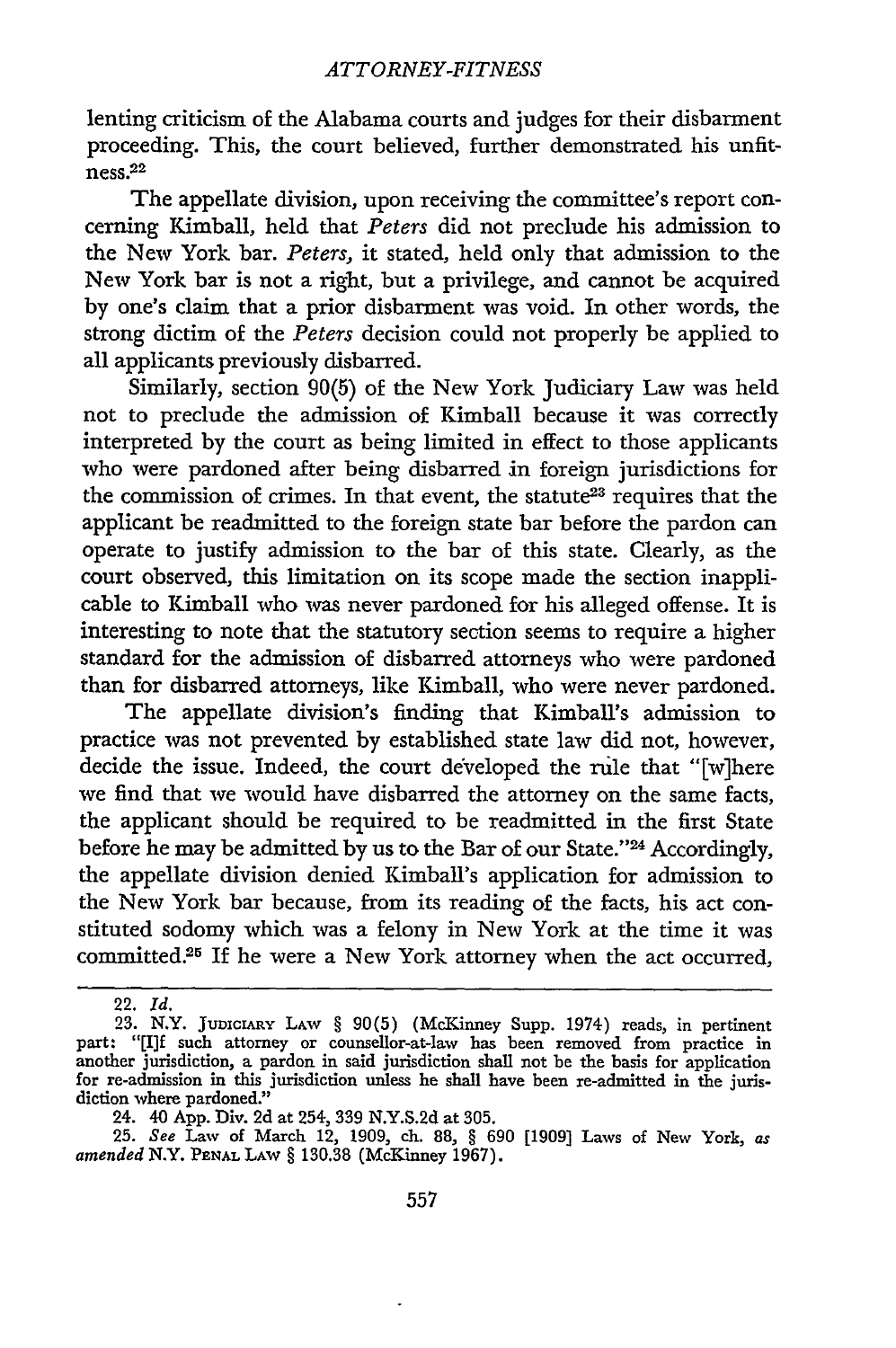he would, presumably,. have been automatically disbarred and could not have been readmitted unless he was pardoned or his conviction was reversed.26 Therefore, the court reasoned, his initial admission to the New York bar could not be justified until or unless he was first readmitted to the Florida bar.

The court of appeals,<sup>27</sup> in reversing the appellate division decision in this case, based its determination on two grounds largely ignored in the court below. First, it held that Kimball's past conduct was relevant, but not controlling, in the determination of fitness for admission. The court reasoned that, though "violative of accepted norms,"28 his avowed sexual preference did not, in and of itself, justify a finding of unfitness for the practice of law. The court followed the traditional approach in bar admission cases by relying heavily on the determination of fitness made by the committee on character and fit $ness.<sup>29</sup>$ 

Secondly, the court stated that it concurred with the dissenting opinion in the appellate division in its treatment of the Florida disbarment. In that dissent, it was asserted that, regardless of a prior disbarment, the New York courts are free to exercise their independent judgment of the applicant's fitness at the time he applies. The dissent argued that it was inconsistent for the majority to hold that it was free to exercise an independent judgment of fitness while, at the same time, denying admission to an applicant who was found to be fit at the present time.

The basic tenet endorsed by the court of appeals was that an applicant for admission to the New York bar must be judged by current standards, on the basis of his or her *present* fitness. Though the court's minimization of Kimball's alleged offense might have been prompted by a greater tolerance towards homosexuality, it implied that prior felonious conduct, unrelated to homosexuality, would be merely relevant and not controlling in its determination.

The dissenting opinion in the court of appeals argued that where

**<sup>26.</sup>** N.Y. JuniciARY **LAw** § 90(5) (McKinney Supp. 1974), which reads, in pertinent part: "Upon a reversal of the conviction for felony of an attorney and counsellor-at-law, or pardon by the president of the United States or the governor of this or another state of the United States, the appellate division shall have the power to vacate or modify such order or debarment."

**<sup>27.</sup>** Note that the decision in the court of appeals was per curiam.

**<sup>28. 33</sup>** N.Y.2d 584, **301** N.E.2d 435, 347 N.Y.S.2d 453 (1973).

**<sup>29.</sup>** See, e.g., Spears v. State Bar, 211 Gal. 183, 294 P. 697 (1930).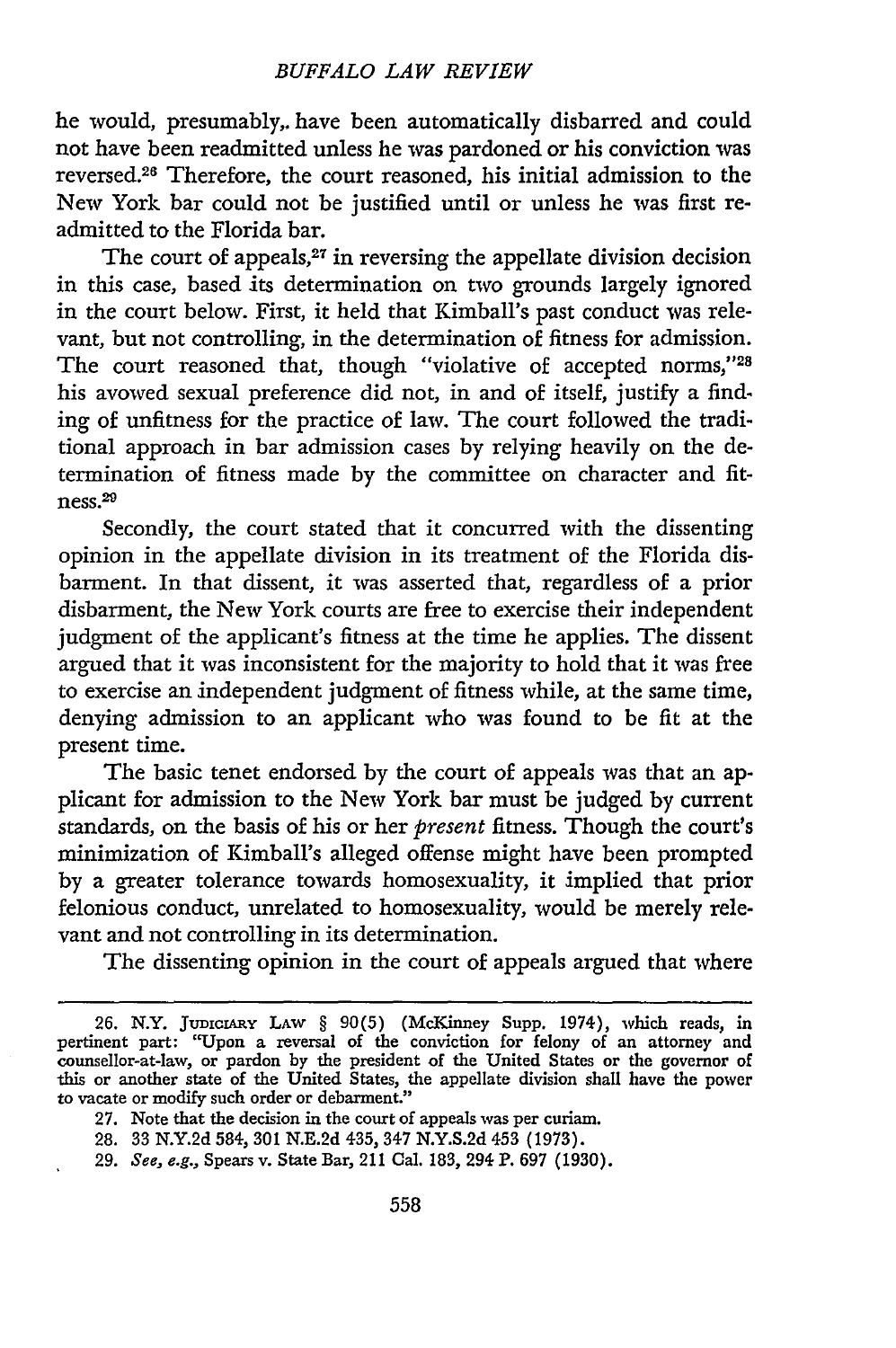there was a finding that the applicant committed sodomy in the past, the denial of the application was warranted, regardless of the applicant's present fitness. The dissent also asserted that the persistent violation of any criminal statute gives the courts the authority to deny the offender admission to the bar. The applicant's admission to being homosexual, the dissent argued, established that he regularly committed the misdemeanor of "consensual sodomy."30

Whether or not this conclusion is fair, the theory on which it was based can co-exist with the majority's holding in which the applicant's sexual conduct was considered relevant, albeit minimally, to the determination of present fitness. The major points of conflict between the majority and dissenting opinions in the courts of appeals, therefore, revolved around the issues of whether past or present conduct should be the focal point of the fitness inquiry and whether past or present legal and ethical standards should be used to judge it.

# NEW YoRK's **COMMON** LAW TREATMENT OF DETERMINATIONS OF ATTORNEY-FITNESS

To appreciate the significance of the *Kimball* decision, some discussion of the prior decisions on attorney-fitness in New York is required. Before doing so, however, it is helpful to note that there are four basic grounds for the inference of unfitness needed to justify discipline of attorneys. They are: (1) felony convictions; (2) misdemeanor or minor offense convictions; (8) violations of the Canons of Professional Ethics; and (4) other conduct which, though not punishable by law, evidences a disregard for the responsibilities of the profession. Under certain fact situations, each type of impropriety can result in an order of disbarment. Generally, the severity of the disciplinary action parallels the courts' judgment of the seriousness of the conduct in terms of fitness.

As noted above, attorneys are automatically disbarred upon conviction of a felony offense.31 In addition, the court of appeals has held

**<sup>30.</sup>** N.Y. **PENAL** LAW § 130.38 (MeKinney **1967).**

<sup>31.</sup> E.g., Barash v. Association of Bar, 20 N.Y.2d 154, **228** N.E.2d 896, 281 N.Y.S. 2d 997 (1967); Devine v. Association of Bar, 19 N.Y.2d 592, 224 N.E.2d 740, 278 N.Y.S.2d **238** (1966); *In re* Liddy, 41 App. Div. 2d 422, 343 N.Y.S.2d 710 (1st Dep't 1973); *In re* Piazza, 39 App. Div. 2d 541, 331 N.Y.S.2d 737 (2d Dep't 1972); *In re* Thaler, 40 App. Div. 2d 7, 337 N.Y.S.2d 264 (lst Dep't 1972).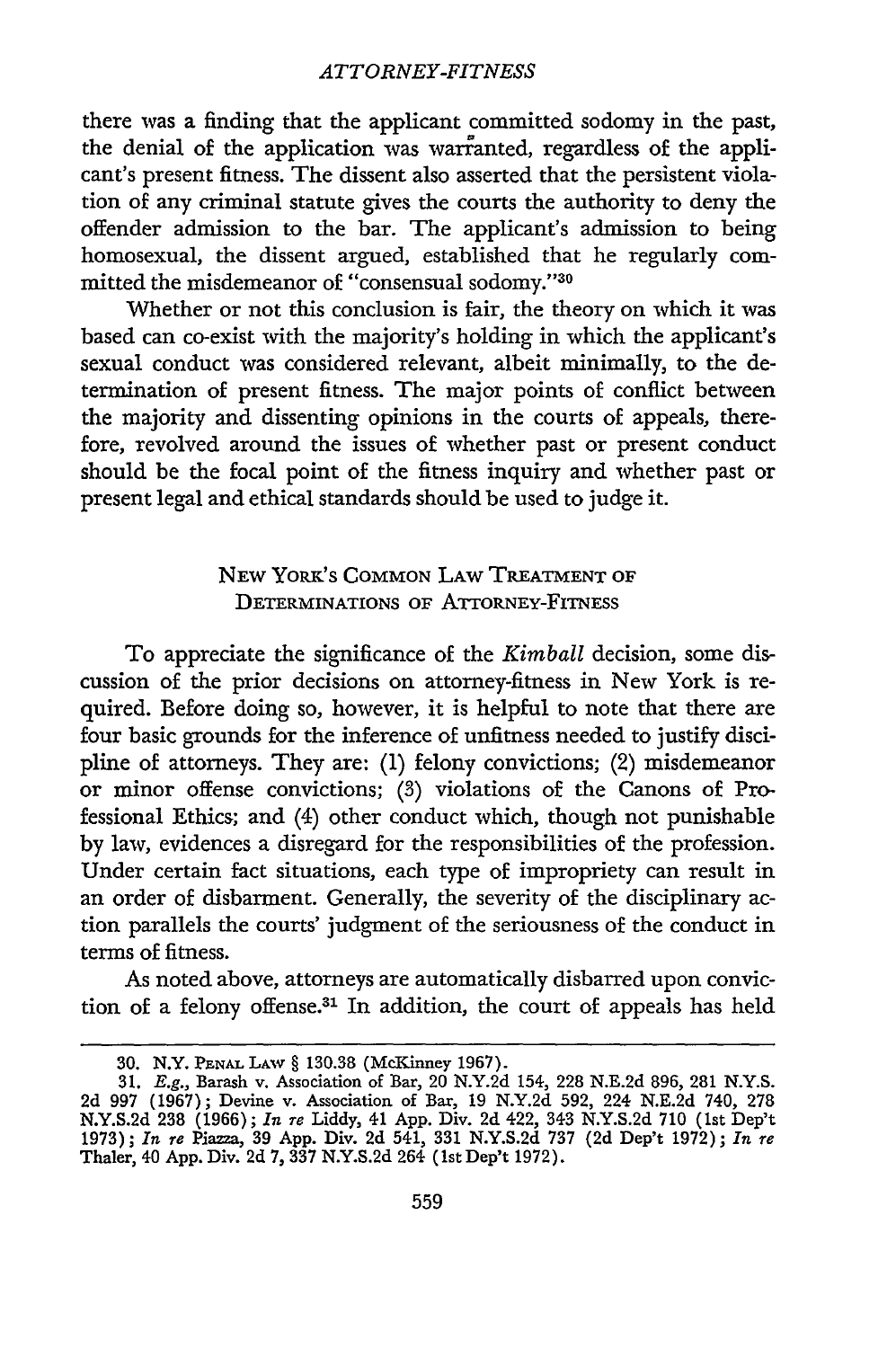#### *BUFFALO LAW REVIEW*

that a reversal of a felony conviction does not entail automatic reinstatement.<sup>32</sup> In these cases, the court will use its discretion to assess all of the circumstances, including the reason for the reversal, to determine whether the attorney would present a danger to his clients or the public if reinstated.<sup>33</sup> Furthermore, an out-of-state or foreign conviction for a crime *cognizable* as a felony under New York law (even if considered less serious in the foreign jurisdiction) has been held to be sufficient justification for the application of the automatic disbarment rule.<sup>34</sup> This result is due to the fact that New York's statute<sup>35</sup> does not specify which state law is to be used to determine the felony status of a crime committed out of state.<sup>36</sup>

The statutory provision punishing lesser offenses,<sup>37</sup> including misdemeanor convictions, grants discretion to the courts to authorize censure, suspension or disbarment. The court of appeals has held, however, that a conviction for a misdemeanor is prima facie proof of unfitness to practice law.<sup>38</sup> However, attorneys may litigate the issue of fitness in this situation, since "fairness and justice suggest that there be a wide range of inquiry as to facts which have a bearing on the ultimate issue of appellant's fitness to continue as a member of the Bar."30

The third area of conduct for which disciplinary action is justified under New York common law involves violations of the Canons of Professional Ethics. In ohe case, the prohibition against the advertisement of law firms in the canons<sup>40</sup> was interpreted broadly to include an

**<sup>32.</sup>** *In re* Cassidy, 296 N.Y. 926, 73 N.E.2d 41 (1947).

<sup>33.</sup> Barash v. Association of Bar, 20 N.Y.2d 154, 228 N.E.2d 896, 281 N.Y.S.2d 997 **(1967).**

<sup>34.</sup> *In re* Yore, 37 **App.** Div. 2d 290, 324 N.Y.S.2d 599 (Ist Dep't 1971).

<sup>35.</sup> N.Y. JUDICIARY LAW § 90(4) (McKinney 1968).

<sup>36.</sup> *Id.* For the text of this statute, see note 8 *supra.*

**<sup>37.</sup>** *Id.* § 90(2), which reads, in pertinent part: "[T]he appellate division of the supreme court in each department is authorized to censure, suspend from practice or remove from office any attorney and counsellor-at-law admitted to practice who is guilty of professional misconduct, malpractice, fraud, deceit, crime or misdemeanor, or any conduct prejudicial to the administration of justice...."

<sup>38.</sup> Keogh v. Richardson, 17 N.Y.2d 479, 214 N.E.2d 163, 266 N.Y.S.2d 984 (1965).

<sup>39.</sup> *Id.* at 481, 214 N.E.2d at 164, 266 N.Y.S.2d at 985.

<sup>40.</sup> **ABA CANONS** OF PROFESSIONAL **ETHICS,** No. 27, which reads, in pertinent part: "It is unprofessional to solicit professional employment **by** circulars, advertisements, through touters or **by** personal communications or interviews not warranted **by** personal relations. Indirect advertisements for professional employment such as furnishing or inspiring newspaper comments **.. .**offend the traditions and lower the tone of our profession and are reprehensible **...."**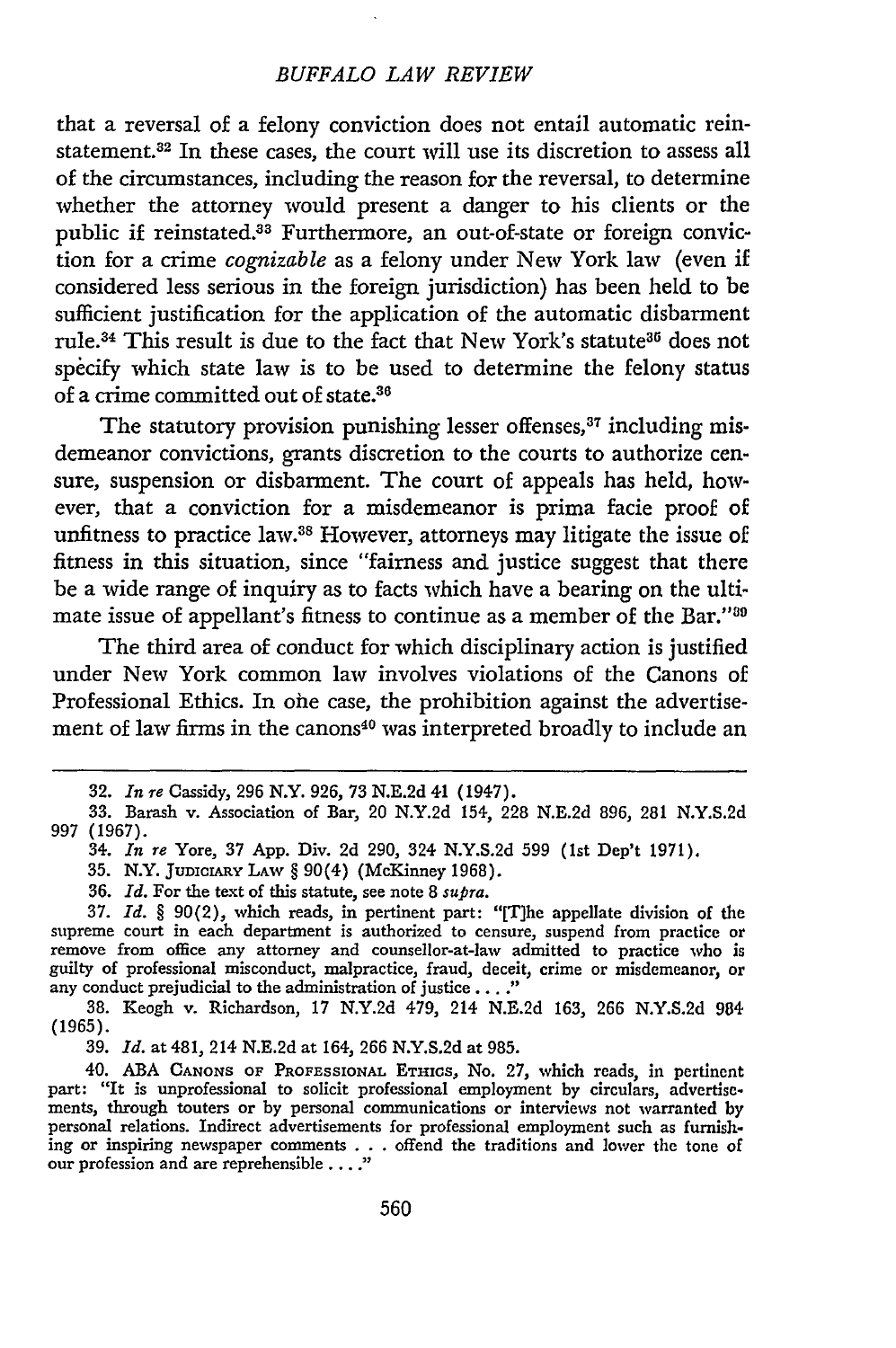article written in a popular magazine about a law firm in which complimentary references were made about particular firm members.<sup>41</sup> Although the article was independently written and was meant to depict the rigors of a corporate law practice, the court found that the law firm partners had violated the canon by their cooperation and acquiescence in the author's research. It held that "any substantial breach  $\dots$  thereof is considered as professional misconduct"<sup>42</sup> which, as noted previously, may be disciplined by censure, suspension or disbarment.<sup>43</sup>

Another closely related, yet separate ground for discipline of attorneys is conduct which, though not subject to criminal or civil sanctions, demonstrates an irresponsibility deemed contrary to the standards of the profession and the concept of fitness. Particularly when the conduct involves moral turpitude, the appellate division has held that the focus **'of** the disciplinary proceedings should not be whether the attorney has been proven guilty under the rules of evidence applicable in civil or criminal courts but whether the conduct demonstrates his or her professional unfitness.<sup>44</sup>

The same criterion is applied in the discipline of attorneys for sexual misconduct, which can be the factual basis for any of the four disciplinary grounds. In one case, an attorney used his position to lure women into his law office, presumably for the purpose of conducting interviews for secretarial positions. Instead, the attorney asked highly personal questions and eventually attempted to molest the job applicants.45 In disbarring the attorney, the court stated that this conduct, even if not criminally punishable, justified disbarment because it tended to bring reproach upon the legal profession in addition to demonstrating the attorney's unfitness to conform to the responsibilities of the practice of law.

One of the earliest cases of this kind involved an attorney who wrongfully retained money held by him for several clients and also committed adultery on a regular basis with one client's wife.46 Though the attorney was disbarred, it is unclear whether he would have been

<sup>41.</sup> *In re* Connelly, 18 App. Div. **2d** 466, 240 N.Y.S.2d **126** (1st Dep't 1963).

<sup>42.</sup> *Id.* at 469, 240 N.Y.S.2d at 129.

<sup>43.</sup> *See* N.Y. **JUDICIARY LAW** § 90(2) (McKinney 1968). 44. *In re* Kass, 39 **App.** Div. **2d** 352, 334 **N.Y.S.2d** 54 **(2d** Dep't 1972).

<sup>45.</sup> *In re* Gould, 4 App. Div. 2d 174, 164 N.Y.S.2d 48, *motion for leave to appeal denied,* 4 App. Div. 2d 833, 166 N.Y.S.2d 301 (1st Dep't 1957).

<sup>46.</sup> *In re* Titus, 66 Hun. 632, 21 N.Y.S. 724 (2dDep't 1892).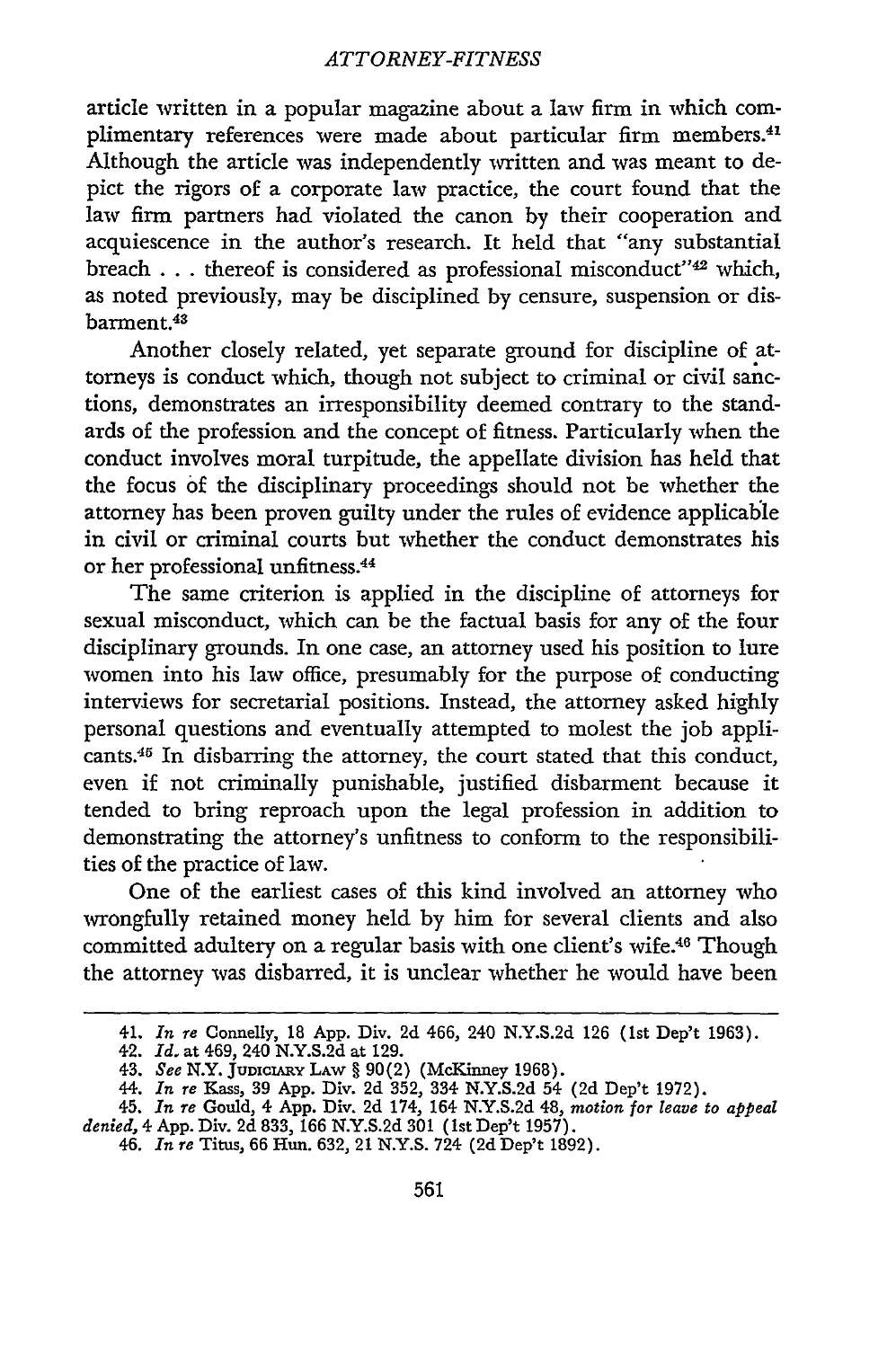so severely disciplined solely for his adultery. **A** prior case, cited by the court, had indicated that disbarment would not necessarily follow from mere sexual misconduct. It stated that "to warrant a removal, the character must be bad in such respects as shows the party unsafe and unfit to be intrusted with the powers of the profession. There are many vices that render the character more or less bad, that have no such tendency."47

Thus, the willingness of the courts of this state to disbar attorneys for sexual misconduct cannot be characterized in a definitive rule. The view that sexual conduct may be among those vices which do not justify disbarment or a determination of unfitness is implied by the *Kimball* result. A contrary result was reached in a prior case, however, in which it was held that a ten-year-old conviction on a charge of "lewdness or indecency" did justify disbarment.<sup>48</sup> Though the factual basis for the charge in that case is unrecorded, it is significant that, prior to *Kimball,* the type of conduct criminalized by a "lewdness" statute<sup>49</sup> resulted in the disbarment of a New York attorney.

It is important to note that, in prior cases, the inquiry in **de**terminations of attorney-fitness was focused primarily (if not exclusively) on the offending *act* rather than the *person* and his continued ability to function as a legal professional. *Kimball,* therefore, represents a significant development in two respects. First, the fitness inquiry has changed its focus; it is no longer based solely on past conduct or behavior patterns. The primary point of reference is now the applicant's or attorney's *present* fitness, as judged by current legal and ethical standards, which takes into account primarily present fitness and abilities, and, to a much lesser degree, his or her past behavior. Secondly, the *Kimball* decision refines the concept of fitness: past criminal conduct, prior disbarments and the active practice of homosexuality cannot be considered obstacles to admission to practice if the applicant is otherwise considered fit.

Interpreted in this way, the *Kimball* result parallels a recent development in the law with regard to the relevance of homosexuality

<sup>47.</sup> *In re* Percy, 36 N.Y. 651, 654 (1867).

<sup>48.</sup> *In re* Fleckenstein, 27 App. Div. 2d 184, 277 N.Y.S.2d 830 (1st Dep't 1967). 49. N.J. **STAT. ANN.** § 2A: 115-1 (1969), which provides: "Any person who commits open lewdness or a notorious act of public indecency, grossly scandalous and tending to debauch the morals and manners of the people, or in private commits an act of lewdness or carnal indecency with another, grossly scandalous and tending to debauch the morals and manners of the people, is guilty of a misdemeanor.'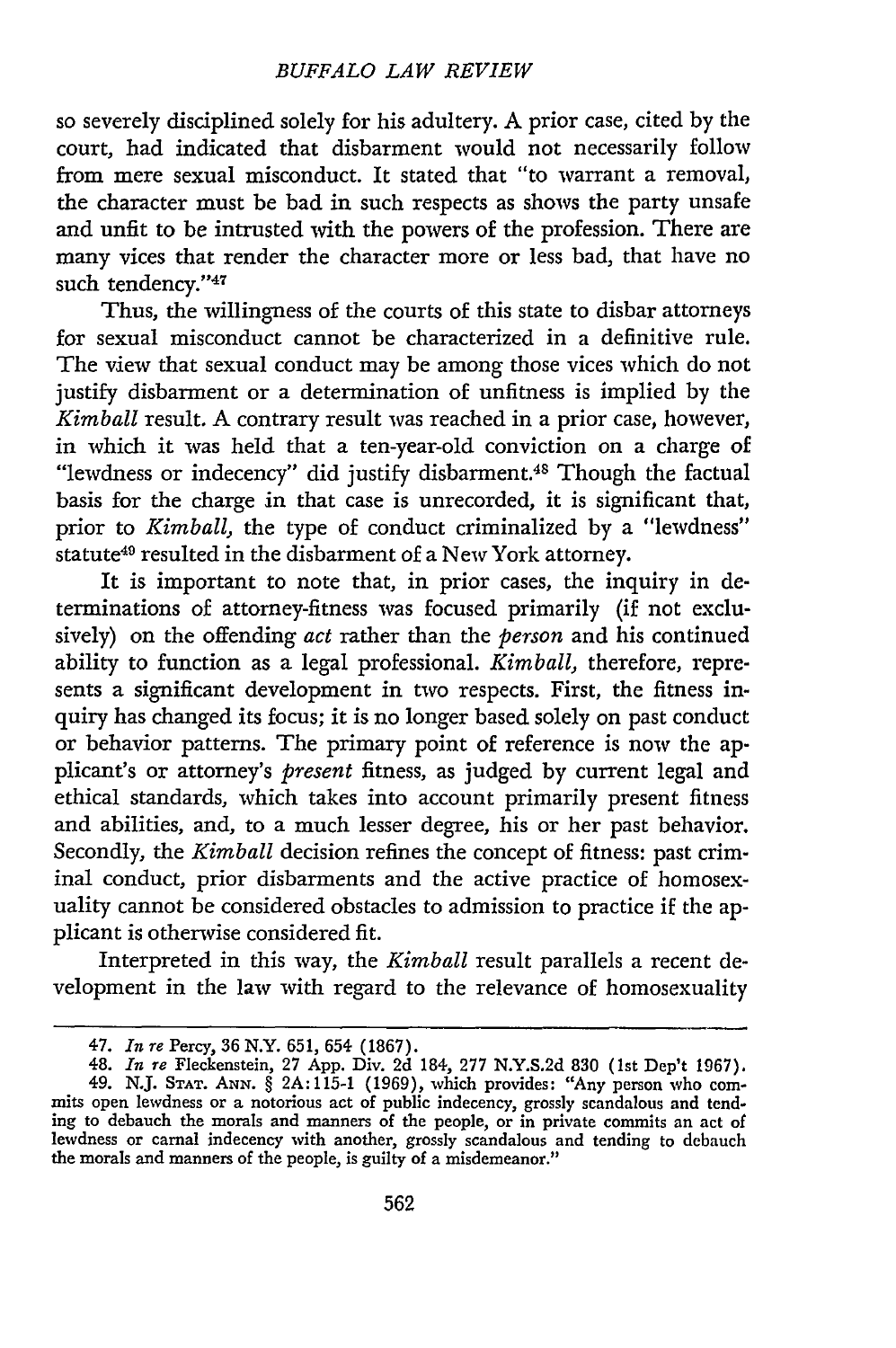and other unpopular private behavior in determinations of fitness made in other contexts. Though not explicitly directed to the issue of homosexuality, this development-the "nexus requirement"-has also been applied in bar admission cases.

### THE NEXUS REQUIREMENT

Until quite recently, government employees and teachers, among others, were regularly dismissed from employment on the basis of a finding that they were presently engaging in homosexual activity, or had done so in the past. The inference, either implicity or explicitly drawn, in each case was that homosexuality demonstrated a psychological problem, a potential security risk or moral unfitness for the position at issue.<sup>50</sup> Recently, however, numerous cases have begun to reflect a change in judicial reasoning on this issue paralleling a growing public and scientific awareness that such inferences are fallacious.<sup>51</sup> Though the approach is not yet universal, $52$  the following cases exem**plify** this trend.

In *Norton v. Macy,53* a government employee was dismissed under the statutory justification, which reads: "[F]or such cause as will promote the efficiency of the service."<sup>54</sup> The underlying reason for his dismissal as a **NASA** employee was contradicted evidence that he was homosexual and had solicited homosexual activity. In dealing with

**<sup>50.</sup>** For an interesting discussion of the traditional justifications for the discrimination against homosexuals, see W. BARNETT, **SEXUAL** FREEDOM **AND** THE **CONSTITUTION 108-12 (1973).**

**<sup>51.</sup>** Note that the American Psychiatric Association has removed homosexuality from its list of mental disorders. AMz. PSYCHIATRIC ASS'N, DIAGNOSTIC **AND** STATISTI-**CAL MANUAL** OF **MENTAL DISORDERS (3d** ed. **1970).** Note also the finding of the National Institute of Mental Health, Task Force on Homosexuality, that "[a]lthough many people continue to regard homosexual activities with repugnance, there is evidence that public attitudes **are** changing. Discreet homosexuality, together with many other aspects of human sexual behavior, is being recognized more and more as the private business of the individual rather than a subject for public regulation **by** statute. Many homosexuals are good citizens, holding regular jobs and leading productive lives." *Cited in* W. BARNETT, **SEXUAL** FREEDOM **AND** THE **CONSTITUTION 128 (1973).**

**<sup>52.</sup>** *E.g.,* **Adams** v. Laird, 420 **F.2d 230 (D.C.** Cir. **1969);** Schlegel v. United States, 416 **F.2d 1372** (Ct. **Cl. 1969).** These cases held that, where employees have access to classified information, the fact of their homosexuality is sufficient in itself to establish the necessary causal connection with their employment-effectiveness to justify their dismissal.

**<sup>53.</sup>** 417 **F.2d 1161 (D.C.** Cir. **1969).**

<sup>54.</sup> **5 U.S.C. § 7512** (Supp. IV, **1969).**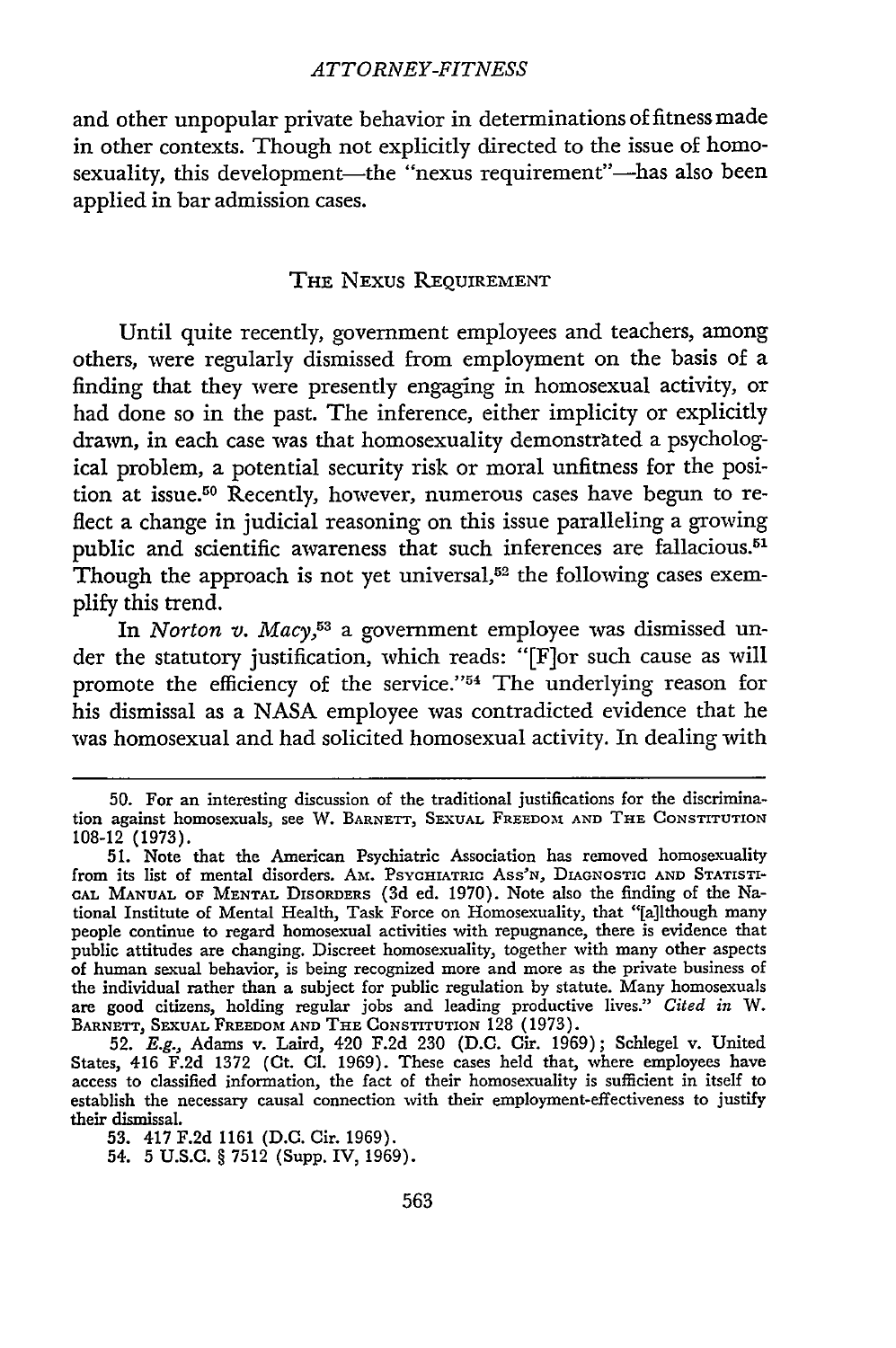## *BUFFALO LAW REVIEW*

this issue, however, the court imposed a "nexus requirement:" the government-employer must demonstrate a reasonable causal connection between the offending conduct and the "efficiency of the service" before dismissing employees on this basis.<sup>55</sup> In the absence of any such nexus, it was held to be a denial of due process to dismiss an individual solely on the basis of his sexual preference.

The view that homosexuality per se cannot be considered indicative of unfitness was part of the basis for *Morrison v. State Board of Education,6* in which the nexus requirement was imposed on a school board in determining fitness to teach. The court held that:

[T]he Board of Education cannot abstractly characterize the conduct in this case as "immoral," "unprofessional," or "involving moral turpitude" **. ..** unless that conduct indicates that the petitioner is unfit to teach. In determining whether the teacher's conduct thus indicates unfitness to teach the board may consider such matters as the likelihood that the conduct may have adversely affected the students or fellow teachers, the degree of such adversity anticipated, the proximity or remoteness in time of the conduct, the type of teaching certificate held **by** the party involved, the extenuating or aggravating circumstances, if any, surrounding the conduct, the praiseworthiness or blameworthiness of the motives resulting in the conduct, and the extent to which disciplinary action may inflict an adverse or chilling effect upon the constitutional rights of the teacher involved or other teachers.<sup>57</sup>

The holding of *In re Labady*<sup>58</sup> evidences the same sort of scrutiny of determinations of fitness based solely on sexual preference. In this case, which dealt with the naturalization of an avowed homosexual, the court upheld the alien's right to be admitted on the ground that homosexuality is not indicative of a lack of the "good moral character" required for American citizenship. Addressing the relevance of the alien's sexual preference, the court commented that "private conduct which is not harmful to others, even though it may violate the personal moral code of most of us, does not violate public morality which is [our] only concern . . . . "<sup>59</sup> Citing *Griswold v. Connecticut*,<sup>00</sup>

<sup>55. 417</sup> F.2d at 1165.

<sup>56. 1</sup> Cal. **3d** 214, 461 P.2d 375, 82 Cal. Rptr. 175 (1969).

<sup>57.</sup> *Id.* at 229, 461 P.2d at 386, 82 Cal. Rptr. at 186 (footnotes omitted).

<sup>58. 326</sup> F. Supp. 924 (S.D.N.Y. 1971).

<sup>59.</sup> *Id.* at 927-28.

<sup>60. 381</sup> U.S. 479,485 (1965).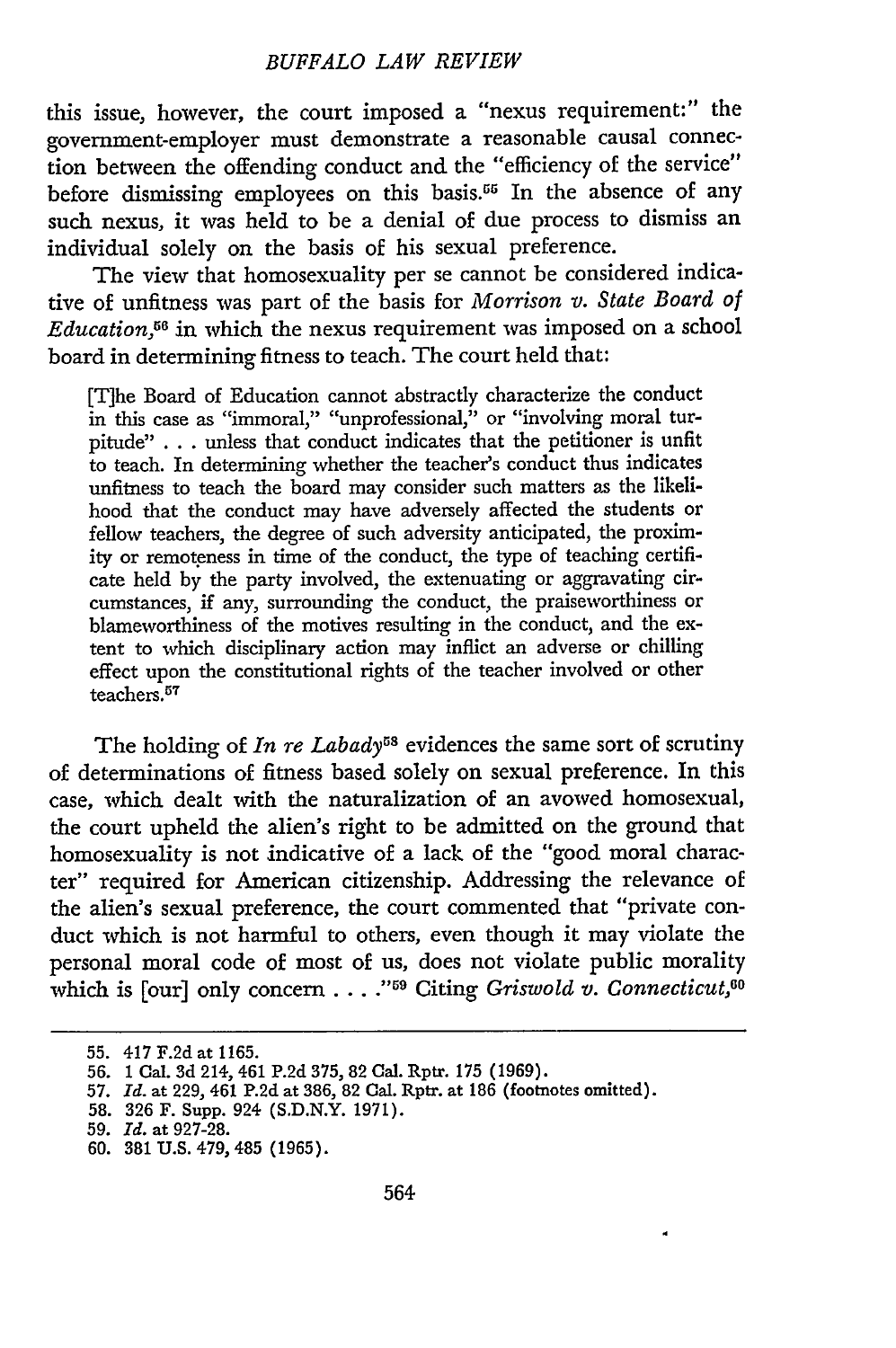the court argued that "it is now established that official inquiry into a person's private sexual habits does violence to his constitutionally protected zone of privacy."<sup>61</sup> Therefore, in the absence of any nexus or causal connection between the applicant's private conduct and his "ability to be 'law-abiding and useful' to society," $62$  the alien must satisfy the moral character test if otherwise considered fit. The court also referred to a decision in which Justice Learned Hand asserted "the test [in determining good moral character] is not the personal moral principles of the individual judge or court before whom the applicant may come; the decision is to be based upon what he or it believes to be the ethical standards current at the time."<sup>63</sup>

Similar objections to a subjective test for fitness have led to the use of a form of the nexus requirement by the Supreme Court in two bar admission cases. In *Konigsberg v. State Bar of California*,<sup>64</sup> in which the applicant's refusal to answer certain questions of the character committee was held by the lower courts to impugn his fitness, the Supreme Court held that it could not be so interpreted. It stated that the concept of fitness is "a vague qualification, which is easily adapted to fit personal views and predilections, [and which] can be a dangerous instrument for arbitrary and discriminatory denial of the right to practice law."<sup>65</sup> In the companion case, *Schware v. Board of Examiners*,<sup>66</sup> the Court articulated the nexus requirement in stating that "[a] state can require high standards of qualifications, such as good moral character or proficiency in its laws, before it admits an applicant to the Bar, but any qualifications must have a rational connection with the applicant's fitness or capacity to practice law."<sup>67</sup> In both cases, the Court endorsed the view that the inquiry into an applicant's fitness in bar admission cases should be focused on present fitness as it affects the capacity to practice law. Evidence of past conduct or unpopular present behavior, therefore, is only relevant insofar as it is causally related to the applicant's potential to fulfill the demands and responsibilities of the legal profession.

<sup>61. 326</sup> F. Supp. at 927.

**<sup>62.</sup>** *Id.* at 928.

**<sup>63.</sup>** Posusta v. United States, 285 F.2d 533, 534-35 **(2d** Cir. 1961).

<sup>64.</sup> **353** U.S. 252 (1957).

**<sup>65.</sup>** *Id.* at 263.

<sup>66. 353</sup> U.S. 232 (1957).

**<sup>67.</sup>** *Id.* at 239.